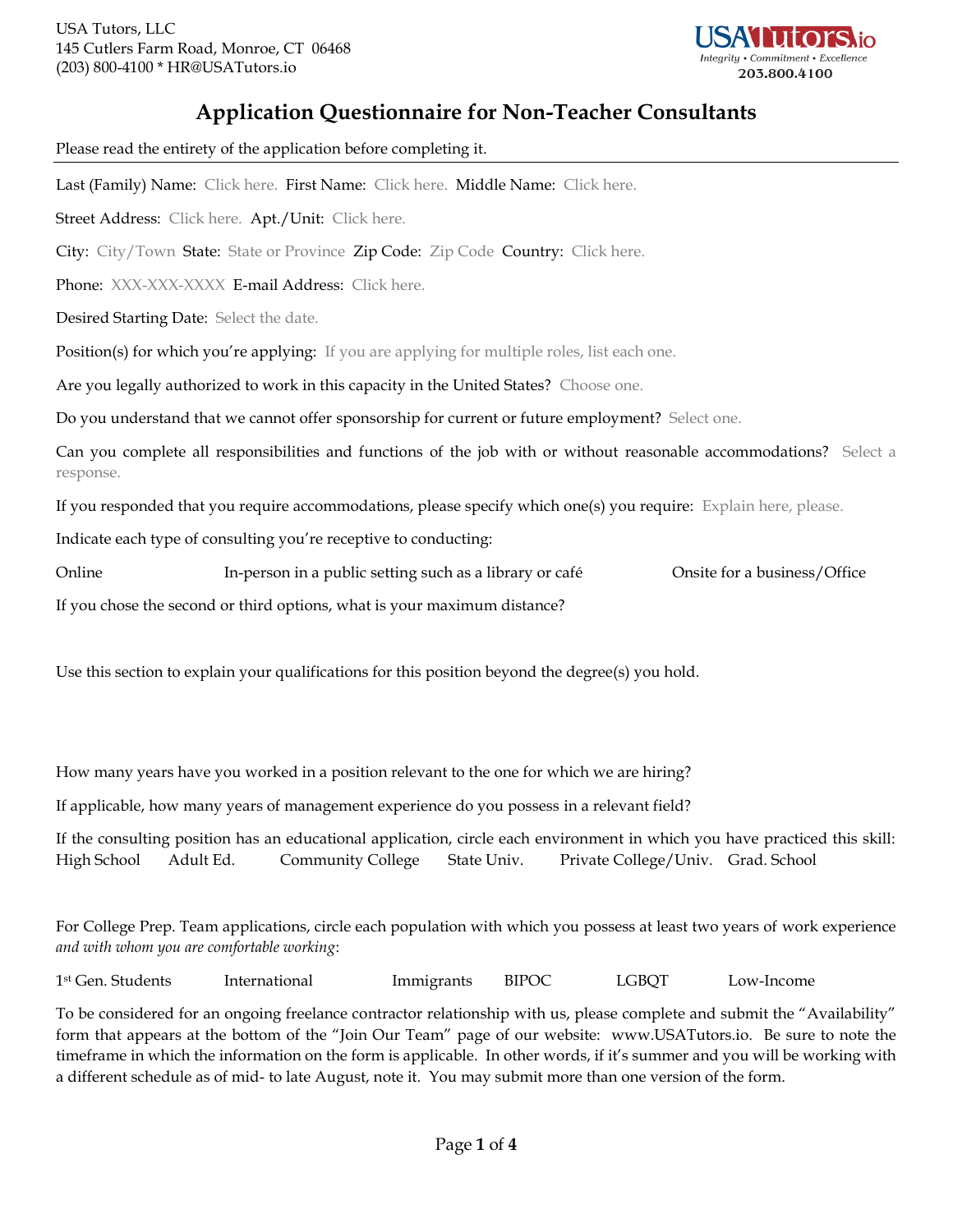

Will you work nights until 9 or 10 PM? Choose an answer. Will you work weekends? Choose an answer.

Are you 18 or older? Select an answer. Do you have reliable transportation? Select an answer.

## **Educational Background**

*Please note that you must have completed a bachelor's degree to work in any position with us. Positions as an instructor/tutor require a completed master's degree. Check the "Join Our Team" section of our website for minimum educational requirements for each position.*

Name of Your High School: Full name City and State: City and State

Did you graduate? Choose an answer.

College Name: List the full name. City and State: Click to enter text.

Attended from: Month/Year to Month/Year

Did you graduate? Choose one Degree Earned: Specify the degree and field of study.

List here any secondary majors, associate's degrees earned here before a bachelor's degree, certificates, and/or minors earned at this institution: Enter text here if applicable

If applicable: College Name: List the full name. City and State: Click to enter text.

Attended from: Month/Year to Month/Year

Did you graduate? Choose one Degree Earned: Specify the degree and field of study.

List here any secondary majors, associate's degrees earned here before a bachelor's degree, certificates, and/or minors earned at this institution: Enter text here if applicable

If applicable: College Name: List the full name. City and State: Click to enter text.

Attended from: Month/Year to Month/Year

Did you graduate? Choose one Degree Earned: Specify the degree and field of study.

List here any secondary majors, associate's degrees earned here before a bachelor's degree, certificates, and/or minors earned at this institution: Enter text here if applicable

If applicable: College Name: List the full name. City and State: Click to enter text.

Attended from: Month/Year to Month/Year

Did you graduate? Choose one Degree Earned: Specify the degree and field of study.

List here any secondary majors, associate's degrees earned here before a bachelor's degree, certificates, and/or minors earned at this institution: Enter text here if applicable

List here any other training, schooling, certificates, etc. that you earned that may be relevant to working with USA Tutors.

Explain here or write "not applicable"

## **Previous Employment**

Please do NOT skip completing this section unless ALL of the information requested here is provided elsewhere. (We don't care about your prior salary/hourly rate, and we aren't going to ask your former employers about it. We care about the value that you will bring to our company.)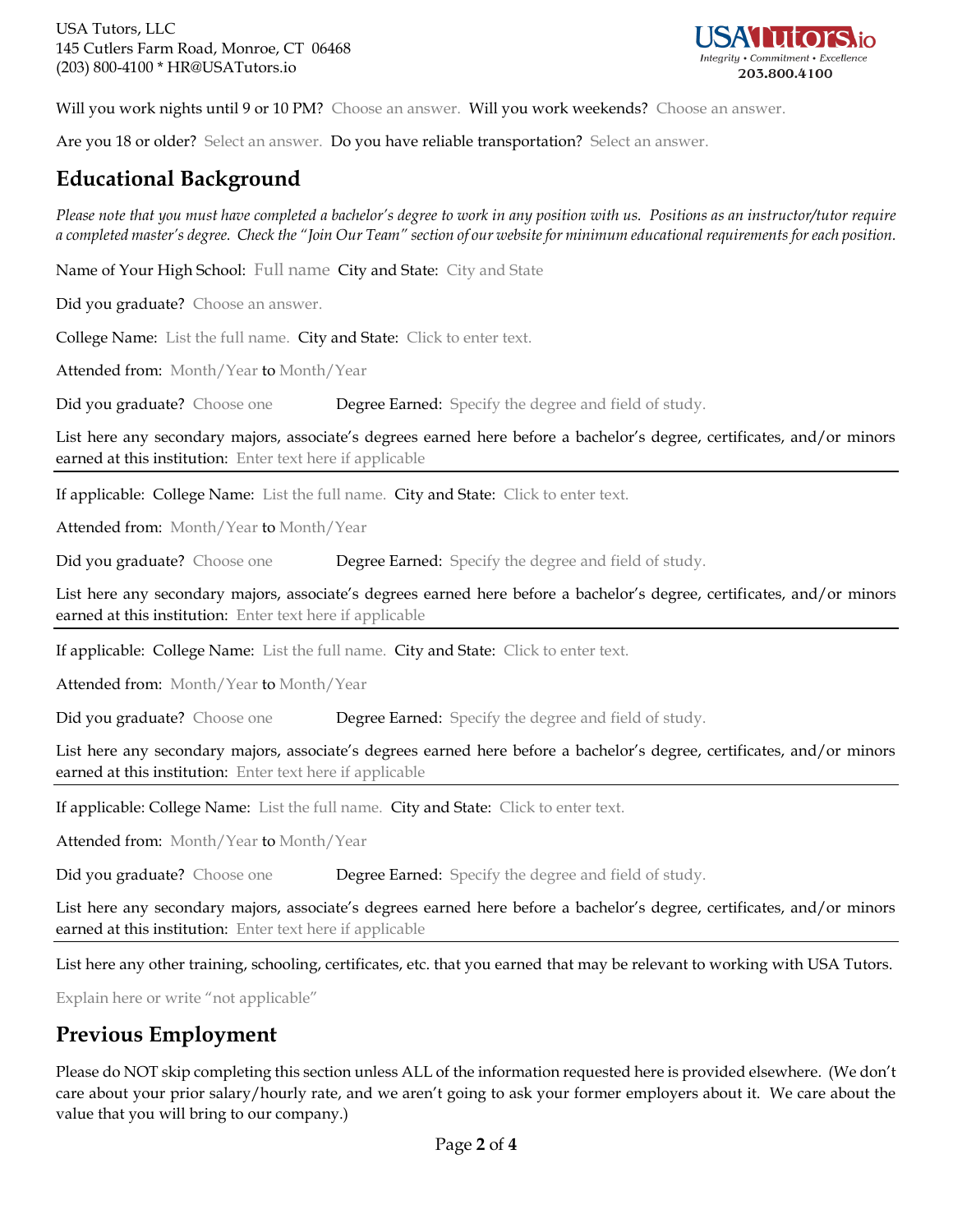### USA Tutors, LLC 145 Cutlers Farm Road, Monroe, CT 06468 (203) 800-4100 \* HR@USATutors.io



Company/Institution: Full company name Phone: XXX-XXX-XXXX

Address: Street Address, Dept. or Suite, City, State, Zip Code Supervisor's Name: Title and Full Name

Job Title: Click here.

Job Responsibilities: List major duties as well as others that may be relevant to the position for which you are applying.

From: Month/Year to Month/Year

Reason for leaving: Please explain here or note that you're still employed.

May we contact your prior supervisor for a reference? Choose one.

Company/Institution: Full company name Phone: XXX-XXX-XXXX

Address: Street Address, Dept. or Suite, City, State, Zip Code Supervisor's Name: Title and Full Name

Job Title: Click here.

Job Responsibilities: List major duties as well as others that may be relevant to the position for which you are applying.

From: Month/Year to Month/Year

Reason for leaving: Please explain here or note that you're still employed.

May we contact your prior supervisor for a reference? Choose one.

Company/Institution: Full company name Phone: XXX-XXX-XXXX

Address: Street Address, Dept. or Suite, City, State, Zip Code Supervisor's Name: Title and Full Name

Job Title: Click here.

Job Responsibilities: List major duties as well as others that may be relevant to the position for which you are applying.

From: Month/Year to Month/Year

Reason for leaving: Please explain here or note that you're still employed.

May we contact your prior supervisor for a reference? Choose one.

## **Professional Skills and/or Qualifications**

This section is a great opportunity to highlight what you will bring to USA Tutors. What you have studied, pursued as a long-term hobby, presented on, etc. that you either haven't mentioned yet or want to emphasize again?

Explain here or write "not applicable"

## **References**

Most of our openings require a minimum of two letters of reference from a prior supervisor or someone in your supervisory chain and a third from someone who can testify to your professional and personal ethics and conduct. You may list here the people who are preparing those letters or other individuals. Please do not include family members.